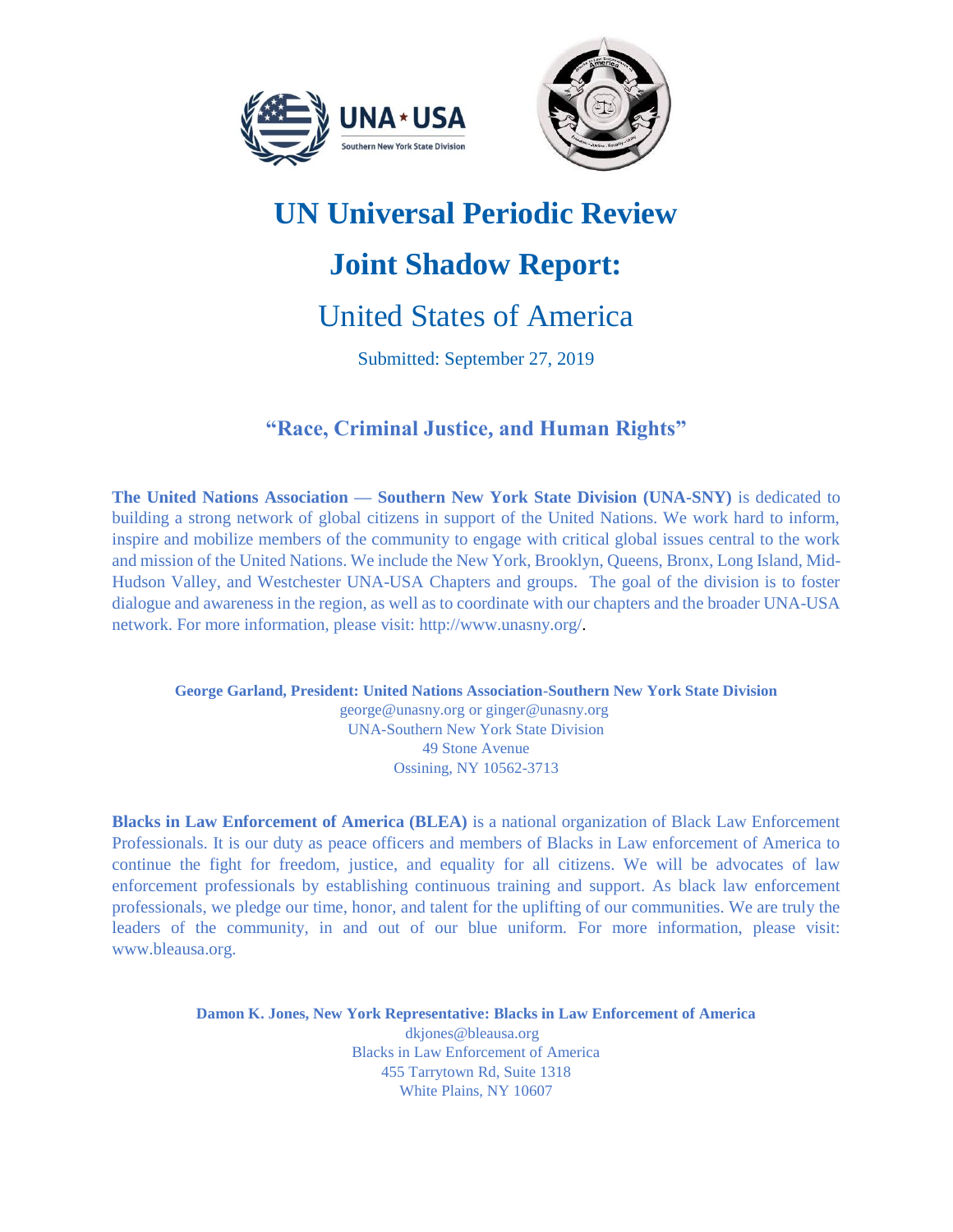### **A. Summary: Race, Criminal Justice, and Human Rights**

(A1) Toward the goal of contributing primary-source input for the Universal Periodic Review (UPR) of the United States in May 2020, UNA-Southern New York State Division and Blacks in Law Enforcement of America submit this joint shadow report with a focus on race, criminal justice, and human rights. Specifically, this report addresses three issues:

- Policing, Pre-Trial, Parole, and Post-Prison;
- Mass Incarceration; and
- Women and Family Issues.

(A2) The United Nations Association — Southern New York State Division (UNA-SNY) is dedicated to building a strong network of global citizens in support of the United Nations. We work hard to inform, inspire and mobilize members of the community to engage with critical global issues central to the work and mission of the United Nations. We include the New York, Brooklyn, Queens, Bronx, Long Island, Mid-Hudson Valley, and Westchester UNA-USA Chapters and groups. The goal of the division is to foster dialogue and awareness in the region, as well as to coordinate with our chapters and the broader UNA-USA network.

(A3) Blacks in Law Enforcement of America (BLEA) is a national organization of Black Law Enforcement Professionals. It is our duty as peace officers and members of Blacks in Law Enforcement of America to continue the fight for freedom, justice, and equality for all citizens. We will be advocates of law enforcement professionals by establishing continuous training and support. As black law enforcement professionals, we pledge our time, honor, and talent for the uplifting of our communities. We are truly the leaders of the community, in and out of our blue uniform.

## **B. Methodology**

(B1) This report was compiled through a consultation process held by the UNA-Southern New York State Division. The consultation included 44 invited experts and community members and was co-sponsored by a dozen civil society organizations, including: Alpha Kappa Alpha Sorority, Inc., Eta Omega Omega Chapter; Alpha Kappa Alpha Sorority, Inc., Tau Omega Chapter; Blacks in Law Enforcement of America; Global 25; Black Westchester Magazine, Institute for Peace and Leadership, Inc.; Luz Maria Foundation; New Hour for Women and Children, Long Island; Public-Private Alliance Foundation; Robert F. Kennedy Human Rights; and the Urban Justice Center. This report is jointly submitted by the UNA-Southern New York State Division and Blacks in Law Enforcement of America.

(B2) Participants were asked to share their firsthand experiences on the domestic U.S. human rights record pertaining to race, criminal justice, and human rights, and offer constructive ideas, suggestions, and recommendations. A rapporteur was present to record, consolidate, and synthesize output from the discussion. The findings, conclusions, and recommendations therein are submitted with the goal of constructively advancing human rights in the  $U.S.<sup>1</sup>$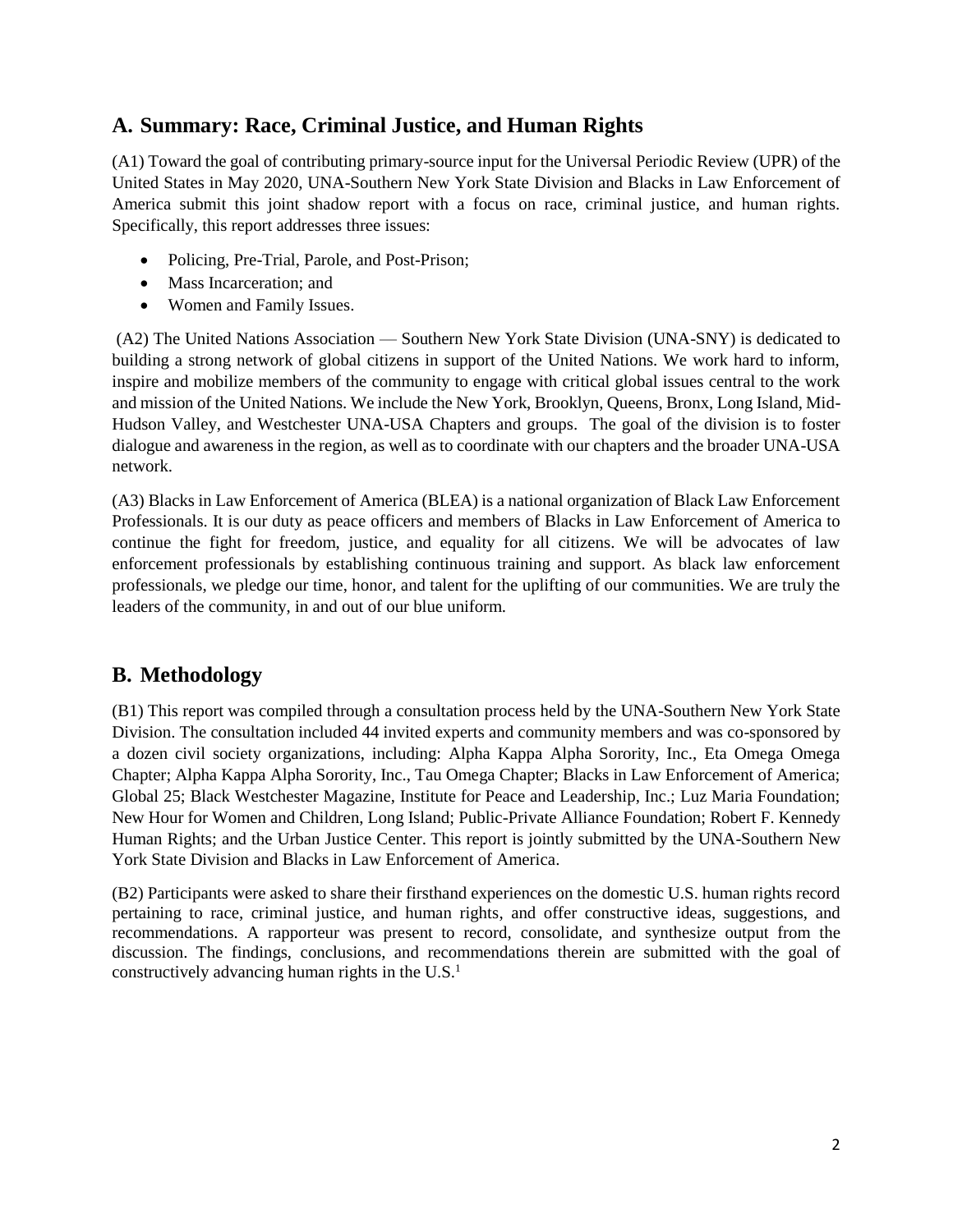



# **C. Legal Framework**

(C1) Article 1 of the Universal Declaration of Human Rights (UDHR) reads that "All human beings are born free and equal in dignity and rights."<sup>2</sup> Furthermore in Article 2, "Everyone is entitled to all the rights and freedoms set forth in this Declaration, without distinction of any kind, such as race, colour, sex, language, religion, political or other opinion, national or social origin, property, birth or other status."<sup>3</sup> Article 7 states, "All are equal before the law and are entitled without any discrimination to equal protection under the law." <sup>4</sup> Thus, the UDHR ensures that everyone is endowed with civil rights no matter their identity.

(C2) The treaty bodies associated with the core human rights treaties that the U.S. Senate has ratified including the Convention Against Torture, International Covenant on Civil and Political Rights, and Convention on the Elimination of Racial Discrimination —have all affirmed that civil rights and equal treatment under the law are human rights. Reviews of the country's human rights record by these treaty bodies have highlighted the need for further improvement in ensuring that all within the U.S. are ensured with full civil rights no matter their race, gender, or ethnicity.

(C3) During its second UPR review in 2015, the U.S. supported many recommendations from members of the UN Human Rights Council concerning race, criminal justice, and human rights.<sup>5</sup> These included recommendations to take measures via law enforcement and judicial systems to eliminate racial profiling, racial discrimination and excessive use of force; to undertake related training, sensitization and community outreach; to identify factors of racial disparity in the use of the death penalty; to develop strategies to end possible discriminatory practices; to invest further in efforts to address the root causes of recent racial incidents; and to expand efforts to reduce poverty in neighborhoods experiencing poor public services. Regarding women and family issues, the U.S. supported recommendations related to trafficking, sex trafficking, prison rape, and granting legal residency to foreign survivors of trafficking.

(C4) In its 2015 National Report, the U.S. affirmed it was taking proactive action to address challenges related to race, criminal justice, and human rights.<sup>6</sup> The government, for example, reported progress toward eliminating racial profiling and excessive use of force by law enforcement, racial bias in the criminal justice system, mandatory minimum sentences, prison conditions, reintegration of formerly incarcerated people, limitation of capital punishment, and conduct of justice–related human rights education, training and engagement with civil society.

(C5) However, various policies have been revised within the U.S. in relation to criminal justice, with some being detrimental to ensuring equal and fair treatment under the law. These include multiple executive orders heightening penalties connected to unauthorized immigration. Another example is a U.S. Attorney General's memo reversing the "Smart on Crime" policy, which had previously encouraged alternatives to arrest and reduced sentences for low-level nonviolent crimes. More recently, the current U.S. Attorney General has taken steps to reinstitute capital punishment at the federal level.

(C6) Participants recognized the need to acknowledge and promote advances by states in reforming criminal justice in the U.S. While affirming the need for more work, they drew upon numerous recent actions in the state of New York. This includes the Domestic Violence Survivors Act to reduce related prison sentences; the Child Victims Act to help survivors of child sex abuse; reforms to bail and arrest procedures to reduce pretrial incarceration; steps to help ensure the right to a speedy trial; improvements to the discovery process for trial defendants; assurance of transparency and accountability in civil asset forfeiture; reforms to police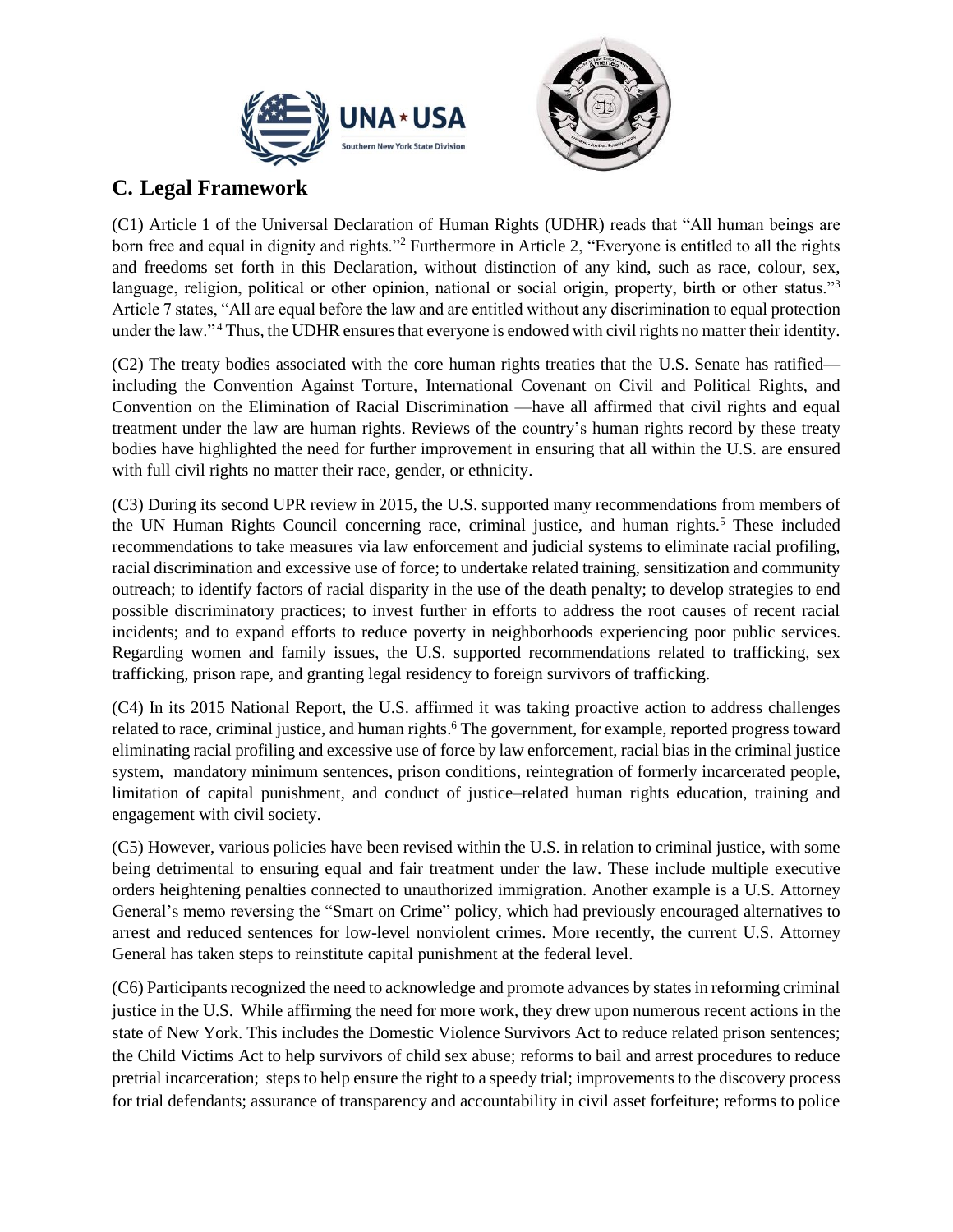use-of-force policies and reporting; reduction of solitary confinement and steps for rehabilitation of those needing therapy; improvement of re-entry packages for formerly incarcerated persons; reforms for youth in the Persons in Need of Supervision program; a Reproductive Health Act and Comprehensive Coverage Act to guarantee women's rights are protected; the Gender Expression Non-Discrimination Act that prohibits discrimination based on gender and the banning of gay conversion therapy; decriminalization of marijuana and expungement of related records; gun legislation reforms; and expanded protections for sex trafficking victims.<sup>789</sup> As stated in the 2019 Women's Justice Agenda, promoted by New York's Governor, "[It is important] to understand how gender, gender identity, race, ethnicity, nationality, socioeconomic class, sexual orientation, disability, religion, and the many other aspects of our identities interact to shape the social, cultural, economic, and political inequalities, oppressions, and privileges that we all experience . . . Together we will continue to make New York a model of equality and opportunity for the nation to follow."<sup>10</sup>

### **D. Policing, Pre-Trial, Parole, and Post-Prison**

(D1) While the Obama Administration had appointed a Task Force on 21<sup>st</sup> Century Policing and received its report on how to strengthen public trust and foster strong relationships between local law enforcement and the communities they protect, this effort has largely been overturned by the current Administration. While the Task Force's recommendations would likely be implemented through the Department of Justice (DOJ) Office of Community Oriented Policing Services (COPS), the DOJ's Fiscal Year 2020 President's Budget proposed to merge the COPS Office into the Office of Justice Programs (OJP) and for OJP itself to downsize, effectively ending the program.<sup>11</sup>

(D2) Misconduct of police force members continues to be a widespread issue and resulted in the deaths of an estimated 1,147 people in  $2017<sup>12</sup>$  Furthermore, racial profiling within policing remains pervasive as African Americans were 25 percent of those killed despite being only 13 percent of the population. In other words, African Americans were three times more likely to be killed by a police officer than white Americans. There is also a lack of prosecution of police violence: 90 percent of cases in 2015 did not result in the officer being convicted of any crime.

(D3) Incarcerated people up for parole often face arbitrary and overly broad statutory provisions for parole, which often leads to unjust parole denials and creates a cycle of punishment rather than correction and rehabilitation.

(D4) Formerly incarcerated people face challenges in reintegrating into society, experiencing difficulty finding housing, maintaining a job, and accessing social support services. This inadequate assistance often leads to a cycle of incarceration.

(D5) Recommendations for the U.S.:

- Make efforts to diversify professionals working in the criminal justice system, from law enforcement officers to prosecutors;
- Create a subcommittee on diversity in Congress to tackle issues of racial profiling within the criminal justice system;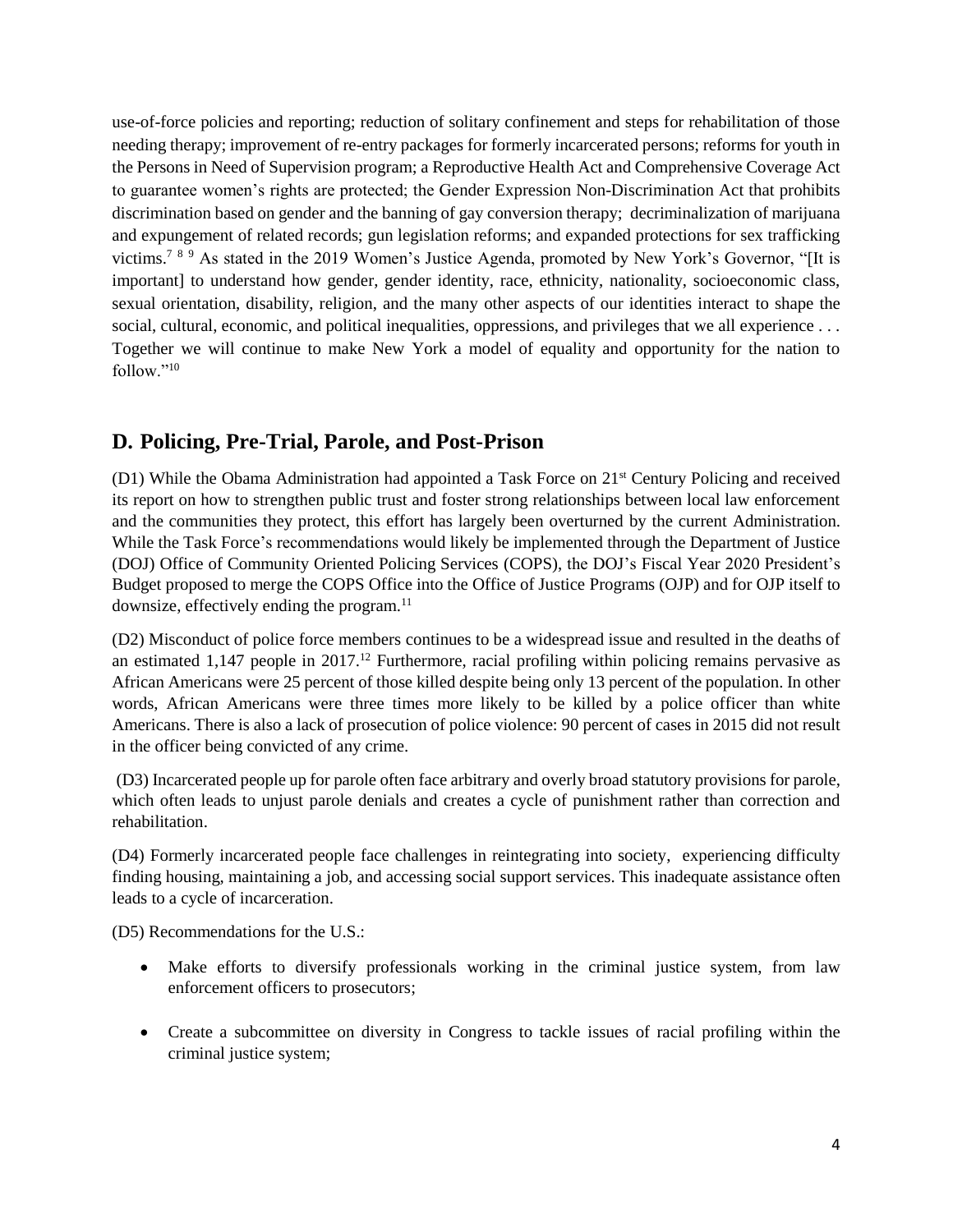

- Thoroughly address and create solutions regarding the issue of racial profiling within the criminal justice system;
- Create and provide funding for community-based organizations to facilitate prisoner re-entry to society, including mentoring, medical and mental health treatment, as well as educational and employment assistance; and
- Pass legislation reforming and clarifying the statutory factors determining parole decisions.

#### **E. Mass Incarceration**

(D1) Passage of the First Step Act in December 2018 has been a welcome advancement toward reducing mass incarceration. It aims to reform lifetime mandatory minimum sentencing by giving a judge more discretion when sentencing nonviolent repeat drug offenders and making the Fair Sentencing Act of 2010 retroactive. It also provides prisoners with drug treatment programs, vocational and educational training and instruction, the ability to earn credit for early release, and places inmates closer to their family and friends to allow for easier and more frequent visitations.

(D2) However, mass incarceration remains an increasingly prevalent issue within American society. Between 1980 and 2015, the number of people incarcerated in America increased from roughly 500,000 to over 2.2 million.<sup>13</sup> Today, the U.S. makes up about five percent of the world's population but has 21 percent of the world's prisoners. Racial disparities are also rampant within the criminal justice system as African Americans are incarcerated at more than five times the rate of white Americans.

(D3) Incarceration is too often used as a first resort and nearly 80 percent of criminal convictions are for misdemeanors.<sup>14</sup> Low-income people are often arrested for minor offenses and must be kept in jail when they cannot post bail which can take a high toll on their families and jobs. As a result, prisons and jails are often overcrowded which creates poor conditions and lack of services.

(D4) Racial prejudice, lack of counsel, and lack of knowledge of rights has led to miscarriages of justice and unjust incarceration.

(D5) Those with mental and physical illnesses are often particularly vulnerable within the criminal justice system and face a lack of support services along with discriminatory treatment in jails and prisons.

(D6) Recommendations for the U.S.:

- Decrease arrest and prosecution rates for minor offenses, recalibrate the use of bail, and avoid fines and fees that trap people in jail;
- Increase access to legal aid lawyers in order to protect the rights of vulnerable people and reduce unjust incarceration;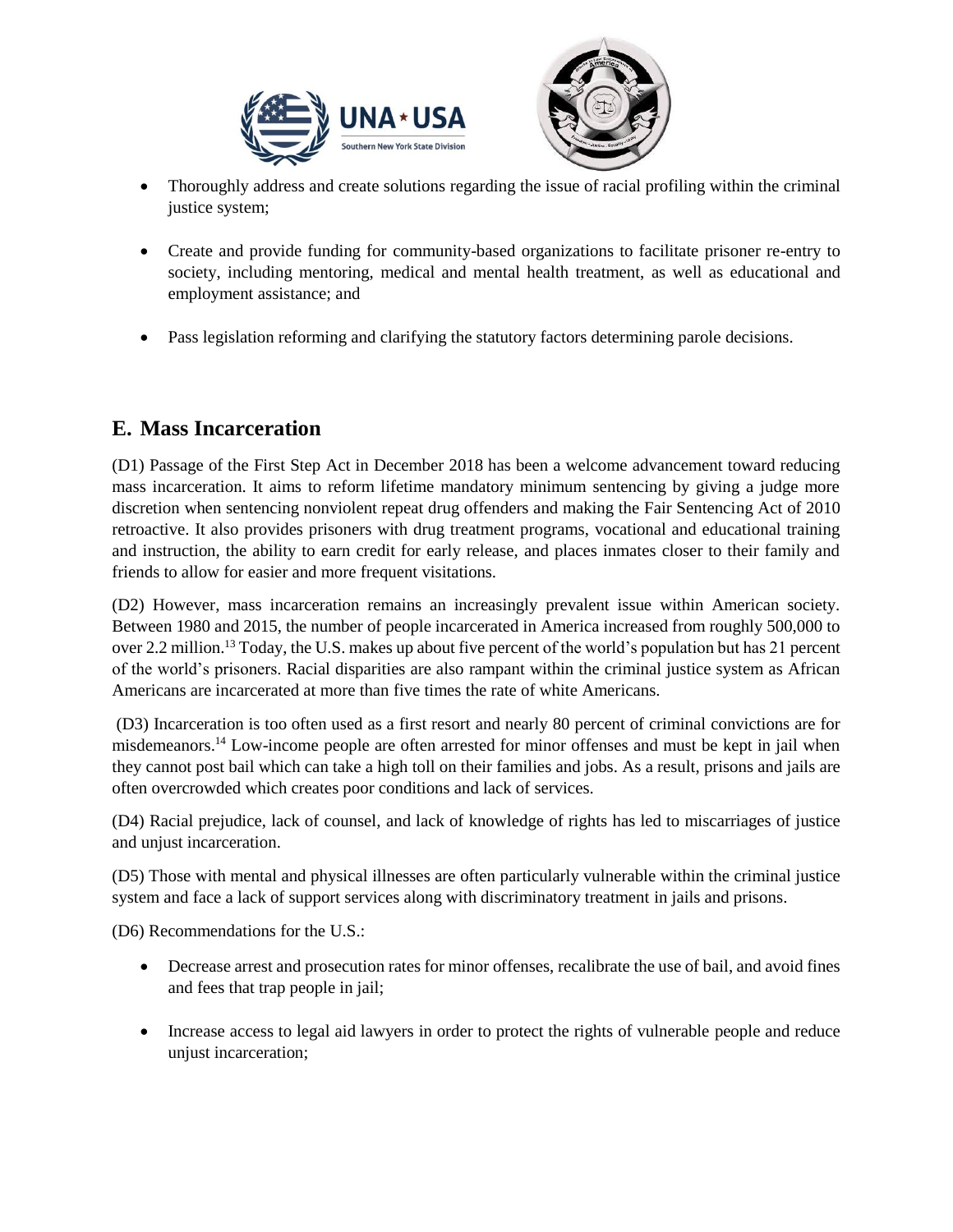- Institute substantive personal and professional development programs within prisons to facilitate re-entry to society and reduce recidivism;
- Ensure access to health and support services for the mentally and physically ill within the criminal justice system;
- Reduce and reform the use of solitary confinement in prisons; and
- Collect, publicize, and integrate data on incarceration by race, gender, and ethnicity to reshape policy and legislation that can reduce racial bias and mass incarceration, particularly within the Bureau of Justice Statistics.

### **F. Women and Family Issues**

(F1) The Allow States and Victims to Fight Online Sex Trafficking Act of 2017 was an achievement in fighting sex trafficking and made it illegal to knowingly assist, facilitate, or support sex trafficking, including people and websites.

(F2) Sex trafficking and human trafficking continues to be a pervasive issue in the U.S. Young girls coerced into sex trafficking are often treated as perpetrators rather than victims and face unnecessary and detrimental prison sentences.

(F3) Women and children face disparities within civil rights and the criminal justice system, particularly in areas such as the foster care system, maternal health, and sex trafficking. The current foster care system in the U.S. too often removes children from their biological parents instead of providing support and monitoring services within the home, imposing detrimental and long-lasting effects on children and creating a cycle of violence, incarceration, and poverty. African American women also face discrimination in health care: maternal mortality rates are three times higher for African American women as compared to white women.<sup>15</sup>

(F4) Introduction to the prison system often starts with children who face disciplinary issues in schools, with under-performing African American boys particularly vulnerable. Rather than providing necessary preventative services, these children are often incarcerated which permanently changes the trajectory of their lives.

(F7) Recommendations for the U.S.:

- Increase funding for preventative services to keep at-risk families intact and avoid foster care placements;
- Take steps to address and find solutions to disparities in maternal mortality rates;
- Implement suspension diversion programs to avert the school-to-prison pipeline for young people; and
- Reform treatment of young girls coerced in sex trafficking within the criminal justice system in order to ensure a rehabilitative rather than punitive response.